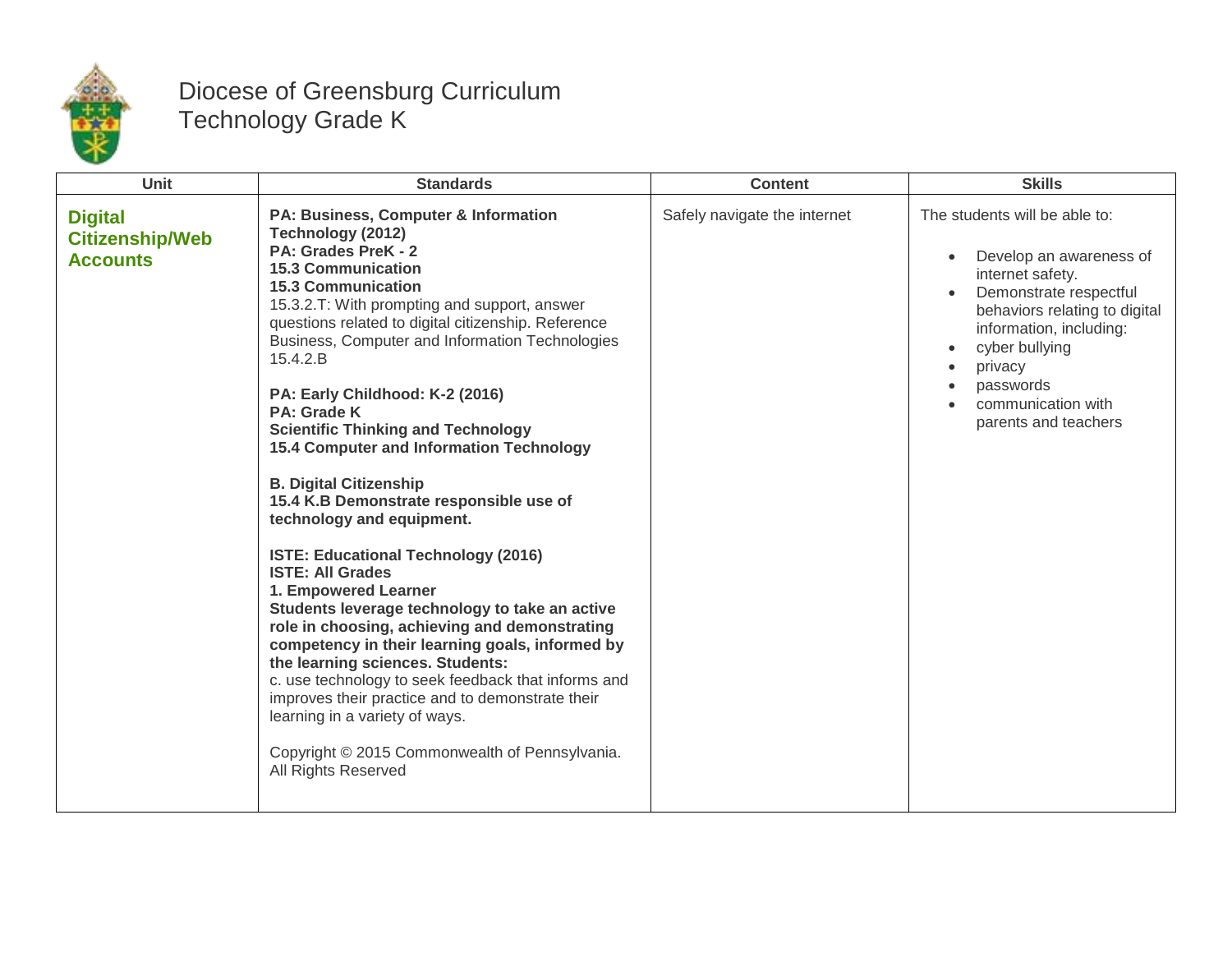| Unit                                                             | <b>Standards</b>                                                                                                                                                                                                                                                                                                                                                                                                                                                                                                                                                                                                                                                                                                                                                                                                                                                                                                                                                                                                                                                                                                                                                                                                                                                                                                                                | <b>Content</b>                                                                                                                                                                                                                                                                                            | <b>Skills</b>                                                                                                                                                                                                                                                |
|------------------------------------------------------------------|-------------------------------------------------------------------------------------------------------------------------------------------------------------------------------------------------------------------------------------------------------------------------------------------------------------------------------------------------------------------------------------------------------------------------------------------------------------------------------------------------------------------------------------------------------------------------------------------------------------------------------------------------------------------------------------------------------------------------------------------------------------------------------------------------------------------------------------------------------------------------------------------------------------------------------------------------------------------------------------------------------------------------------------------------------------------------------------------------------------------------------------------------------------------------------------------------------------------------------------------------------------------------------------------------------------------------------------------------|-----------------------------------------------------------------------------------------------------------------------------------------------------------------------------------------------------------------------------------------------------------------------------------------------------------|--------------------------------------------------------------------------------------------------------------------------------------------------------------------------------------------------------------------------------------------------------------|
| <b>Basic Computer</b><br><b>Skills and</b><br><b>Keyboarding</b> | PA: Business, Computer & Information<br>Technology (2012)<br>PA: Grades PreK - 2<br>15.4 Computer and Information Technologies<br>15.4 Computer and Information Technologies<br>15.4.2.A: Identify various technologies used in the<br>classroom and at home.<br>15.4.2.B: Demonstrate responsible use of<br>technology and equipment.<br>15.4.2.C: With prompting and support, identify<br>peripheral devices of computer system including<br>input and output devices.<br>15.4.2.D: Demonstrate the correct use of simple<br>input technologies (e.g., mouse, touch screen,<br>microphone, etc.).<br>ISTE: Educational Technology (2016)<br><b>All Grades</b><br>1. Empowered Learner<br>Students leverage technology to take an active<br>role in choosing, achieving and demonstrating<br>competency in their learning goals, informed<br>by the learning sciences. Students:<br>c. use technology to seek feedback that informs<br>and improves their practice and to demonstrate<br>their learning in a variety of ways.<br>d. understand the fundamental concepts of<br>technology operations, demonstrate the ability to<br>choose, use and troubleshoot current technologies<br>and are able to transfer their knowledge to explore<br>emerging technologies.<br>Copyright © 2015 Commonwealth of Pennsylvania.<br>All Rights Reserved | Parts of the computer:<br>$\bullet$<br>mouse, monitor, screen,<br>keyboard<br>Apply and identify<br>$\bullet$<br>concepts of computer<br>usage to use the machine<br>in a proper way.<br>Demonstrate Input/output<br>$\bullet$<br>devices<br>Identify computer desktop<br>$\bullet$<br>icons/applications | The students will be able to:<br>Identify, name, and use<br>$\bullet$<br>parts of a computer<br>Use the keyboard, monitor,<br>$\bullet$<br>tower<br>Demonstrate the ability to<br>log off (shut down) on a<br>device<br>Demonstrate the ability to<br>print. |
|                                                                  |                                                                                                                                                                                                                                                                                                                                                                                                                                                                                                                                                                                                                                                                                                                                                                                                                                                                                                                                                                                                                                                                                                                                                                                                                                                                                                                                                 |                                                                                                                                                                                                                                                                                                           |                                                                                                                                                                                                                                                              |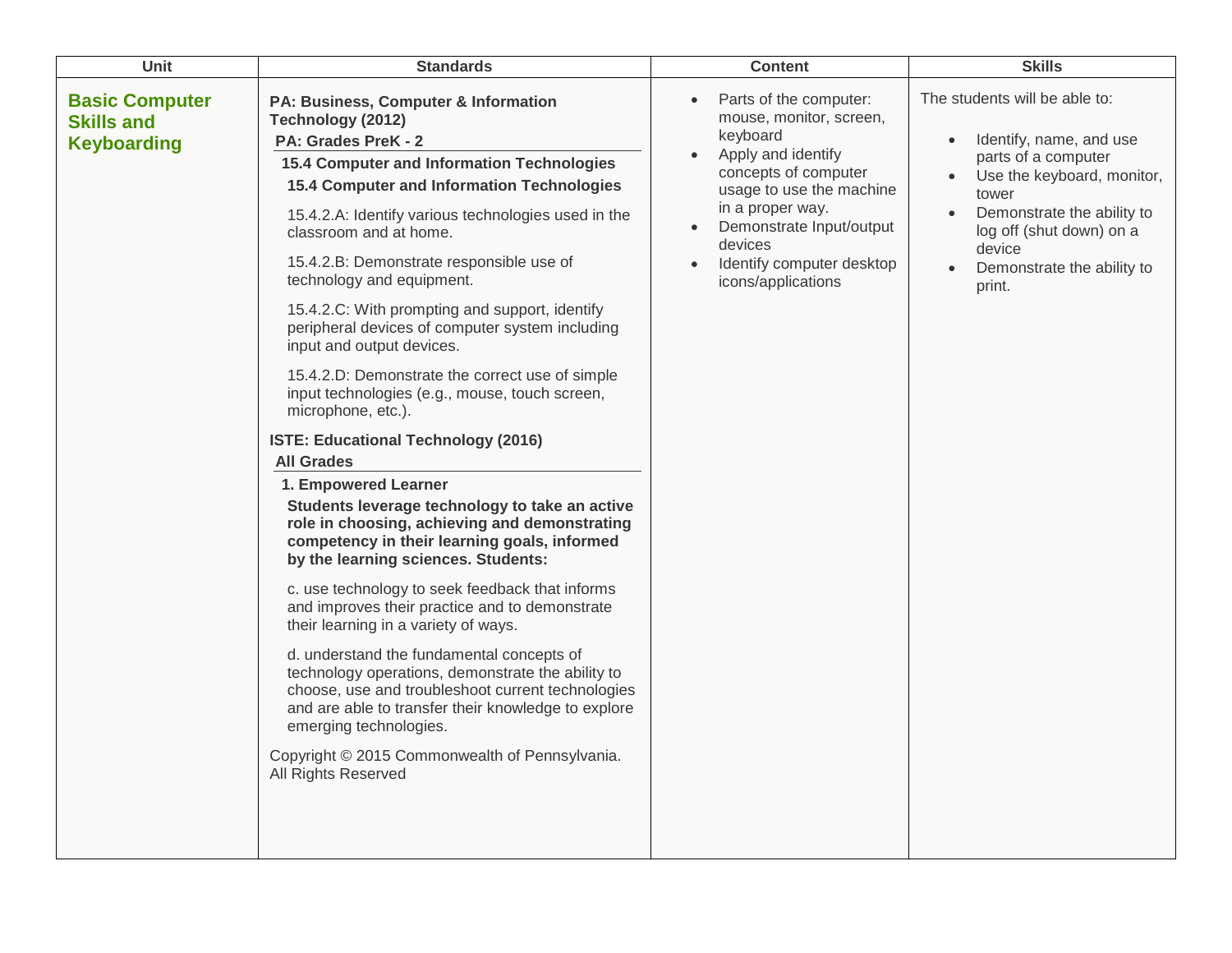| Unit                   | <b>Standards</b>                                                                                                                                                                                                                                                                                                                                                                                                                                                                                                                                                                                                                                                                                                                                                                                                                                                                                                                                                                                                                                                                                                                                                                                                                        | <b>Content</b>               | <b>Skills</b>                                                                                                                                                                                                                                                                      |
|------------------------|-----------------------------------------------------------------------------------------------------------------------------------------------------------------------------------------------------------------------------------------------------------------------------------------------------------------------------------------------------------------------------------------------------------------------------------------------------------------------------------------------------------------------------------------------------------------------------------------------------------------------------------------------------------------------------------------------------------------------------------------------------------------------------------------------------------------------------------------------------------------------------------------------------------------------------------------------------------------------------------------------------------------------------------------------------------------------------------------------------------------------------------------------------------------------------------------------------------------------------------------|------------------------------|------------------------------------------------------------------------------------------------------------------------------------------------------------------------------------------------------------------------------------------------------------------------------------|
| <b>Word Processing</b> | <b>CCSS: ELA &amp; Literacy in History/Social Studies,</b><br><b>Science, &amp; Technical Subjects K-5</b><br><b>CCSS: Grade 1</b><br><b>Capacities of the Literate Individual</b><br><b>Students Who are College and Career Ready in</b><br>Reading, Writing, Speaking, Listening, &<br>Language<br>They use technology and digital media<br>strategically and capably.<br>Writing<br>6. Use technology, including the Internet, to<br>produce and publish writing and to interact and<br>collaborate with others.<br>W.1.6. With guidance and support from adults, use a<br>variety of digital tools to produce and publish writing,<br>including in collaboration with peers.<br>PA: Business, Computer & Information<br>Technology (2012)<br>PA: Grades PreK - 2<br>15.4 Computer and Information Technologies<br><b>15.4 Computer and Information Technologies</b><br>15.4.2.B: Demonstrate responsible use of technology<br>and equipment.<br>15.4.2.C: With prompting and support, identify<br>peripheral devices of computer system including<br>input and output devices.<br>© Copyright 2010. National Governors Association<br>Center for Best Practices and Council of Chief State<br>School Officers. All rights reserved. | Word processing<br>$\bullet$ | The students will be able to:<br>Enter text into a document<br>$\bullet$<br>Delete text<br>Change font size<br>Open/close a word<br>processing program<br>Change font color<br>$\bullet$<br>Delete word<br>Demonstrate<br>understanding how to use<br>a word processing<br>program |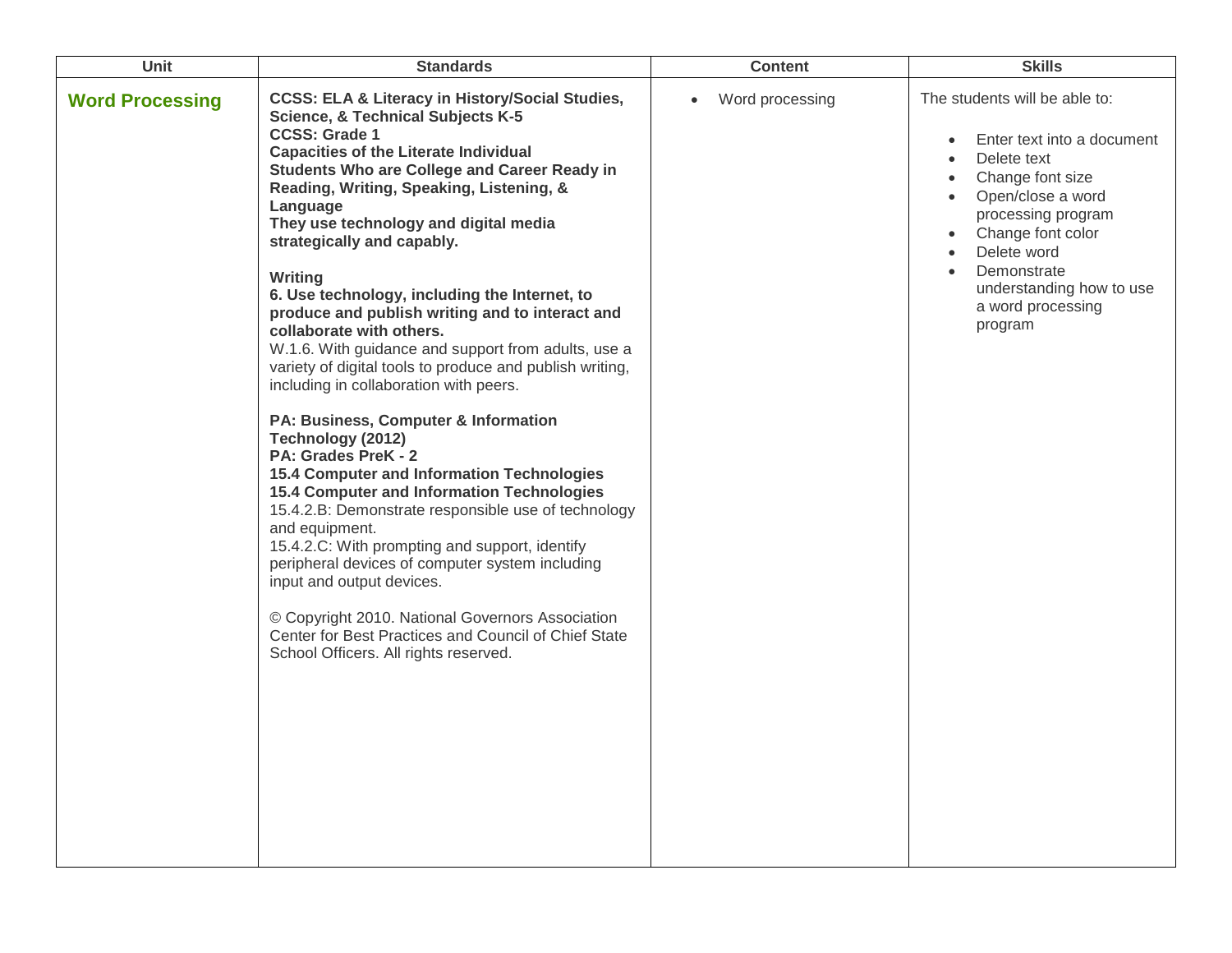| <b>Unit</b>            | <b>Standards</b>                                                                                                                                                                                                                                                                                                                                                                                                                                                                                                                                                                                                                                                                                                                                                                                                                                                                                                                                                                                                              | <b>Content</b>                                                               | <b>Skills</b>                                                                                                                                                                                                                                                        |
|------------------------|-------------------------------------------------------------------------------------------------------------------------------------------------------------------------------------------------------------------------------------------------------------------------------------------------------------------------------------------------------------------------------------------------------------------------------------------------------------------------------------------------------------------------------------------------------------------------------------------------------------------------------------------------------------------------------------------------------------------------------------------------------------------------------------------------------------------------------------------------------------------------------------------------------------------------------------------------------------------------------------------------------------------------------|------------------------------------------------------------------------------|----------------------------------------------------------------------------------------------------------------------------------------------------------------------------------------------------------------------------------------------------------------------|
| <b>Coding</b>          | ISTE: Educational Technology (2016)<br><b>All Grades</b><br>1. Empowered Learner<br>Students leverage technology to take an active<br>role in choosing, achieving and demonstrating<br>competency in their learning goals, informed<br>by the learning sciences. Students:<br>c. use technology to seek feedback that informs<br>and improves their practice and to demonstrate<br>their learning in a variety of ways.<br>5. Computational Thinker<br>Students develop and employ strategies for<br>understanding and solving problems in ways<br>that leverage the power of technological<br>methods to develop and test solutions.<br><b>Students:</b><br>a. formulate problem definitions suited for<br>technology-assisted methods such as data<br>analysis, abstract models and algorithmic thinking<br>in exploring and finding solutions.<br>2016 ISTE Standards<br>Students 2016 ISTE Standards for Students, ©2016,<br>ISTE® (International Society for Technology in<br>Education), iste.org. All rights reserved. | Terms:<br>Code blocks<br>$\bullet$<br>repeat<br>loops<br>functions           | The students will be able to:<br>Use code blocks to reach a<br>desired outcome<br>Utilize problem solving<br>skills (trial and error,<br>debugging, etc.) to<br>complete coding activities                                                                           |
| <b>Digital Designs</b> | ISTE: Educational Technology (2016)<br><b>All Grades</b><br>1. Empowered Learner<br>Students leverage technology to take an active<br>role in choosing, achieving and demonstrating<br>competency in their learning goals, informed<br>by the learning sciences. Students:<br>c. use technology to seek feedback that informs<br>and improves their practice and to demonstrate<br>their learning in a variety of ways.<br><b>6. Creative Communicator</b>                                                                                                                                                                                                                                                                                                                                                                                                                                                                                                                                                                    | Digital Design Program<br>$\bullet$<br>iPads/tablets<br>Computers<br>Laptops | The students will be able to:<br>Identify, access, and open<br>a Digital Design program<br>Select and use various<br>application tools<br>o paint brush, pencil,<br>erase, spray can,<br>paint bucket<br>shape<br>$\circ$<br>new paper<br>$\circ$<br>undo<br>$\circ$ |